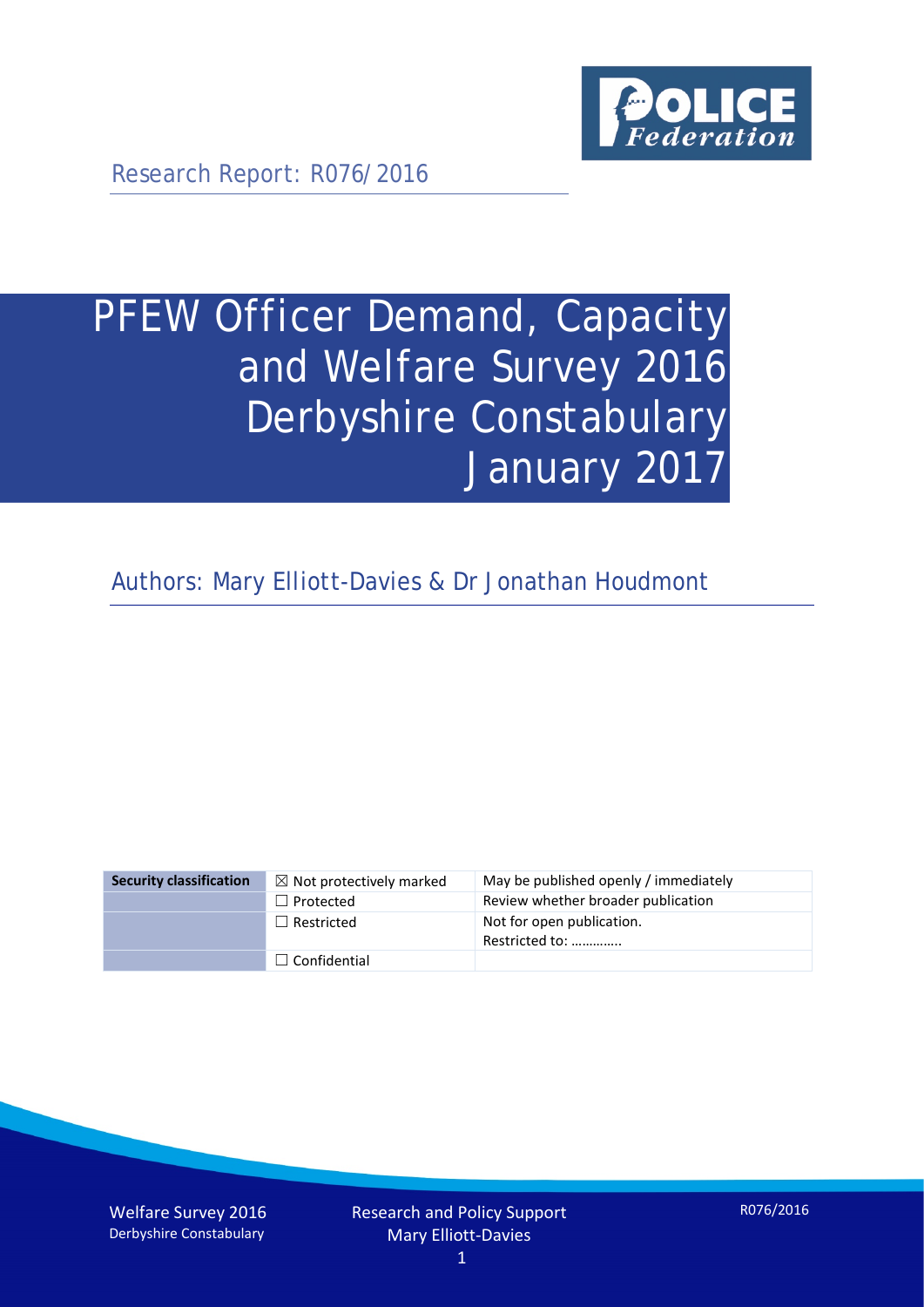# **1. FOREWORD**

#### **INTRODUCTION**

In recent times policing in England and Wales has experienced unprecedented budgetary cuts amount[i](#page-15-0)ng to an 18% real-term reduction since 2010.<sup>1</sup> The impact on police officer numbers has been considerable, with a 14% fall in officer numbers over a seven year period from a high of 143,734 in 2009<sup>[ii](#page-15-1)</sup> to 124,066 in March 2016.<sup>[iii](#page-15-2)</sup> Evidence from a focus group study conducted by the PFEW<sup>[iv](#page-15-3)</sup> highlighted that these reduction's may be having a negative effect on officers individual wellbeing. It was within this context that the 2016 PFEW Officer Demand, Capacity, and Welfare Survey took place.

This report provides a summary of responses to key questions from the 2016 PFEW Officer Demand, Capacity, and Welfare Survey from respondents in **Derbyshire Constabulary**.

Where appropriate, details of average responses for the police service as a whole are also presented. However, differences between the national and local responses have not been tested statistically and therefore any differences reported are for guidance only and must be treated with caution.

Force rankings have not been included due to the vast range of response rates across forces (2.1% - 34.2%), making comparisons inappropriate without the application of inferential statistics to address the extreme variations in sample sizes (range: 34 -3909). In addition, forces with less than 100 respondents were not provided with a force level report as their sample size was too small to be representative of the force as a whole and may have enabled identification of individuals based on their demographics.

Please be aware that the total number of responses for each item may vary slightly as not all items were answered by all respondents, and all percentages are rounded to the nearest whole number. In addition, the actual differences between any and all groups may be quite small and these details should be considered when interpreting the data.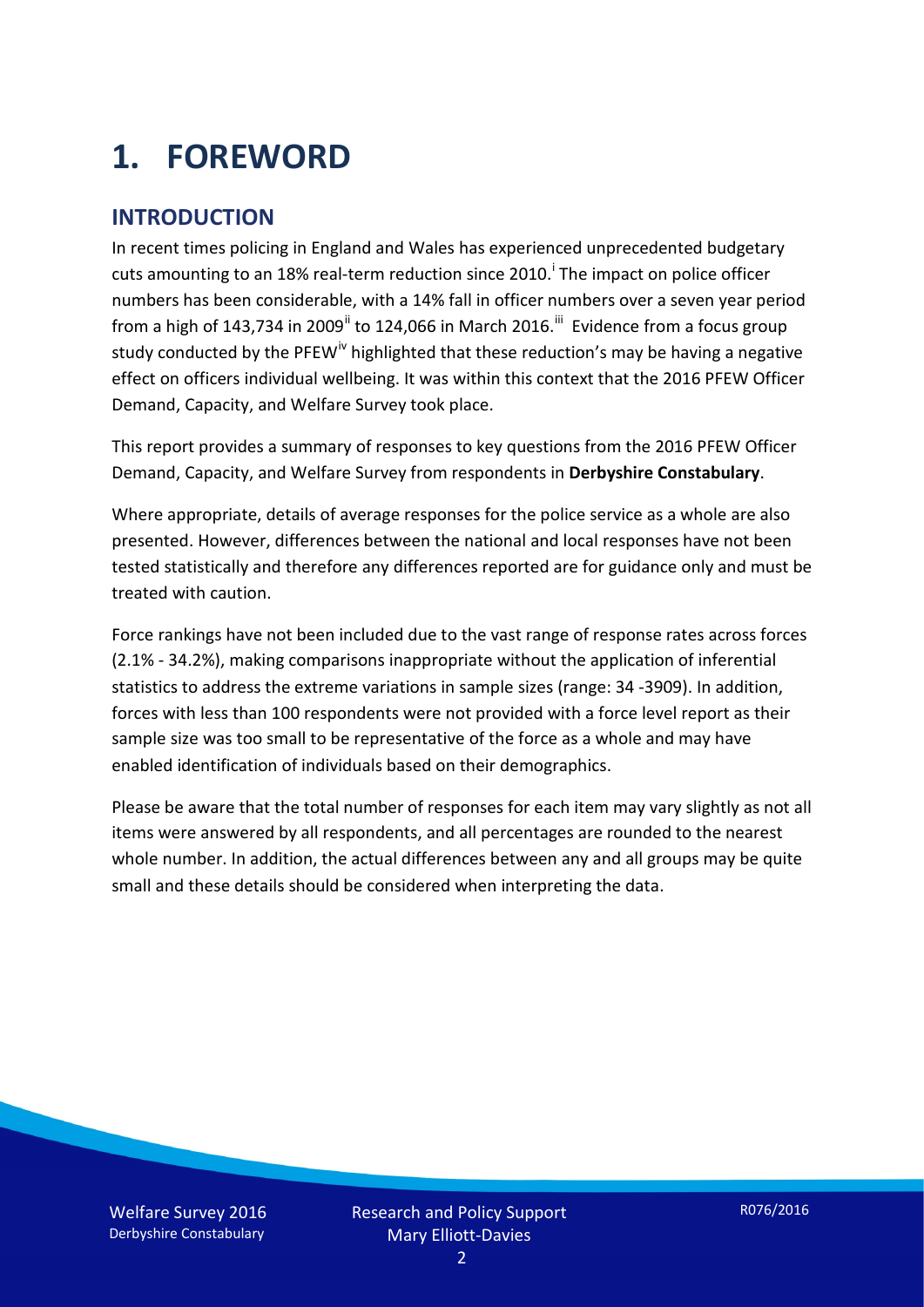#### **RESPONSE RATES AND DEMOGRAPHICS**

Survey responses were gathered over a four-week period in February 2016. All officers of the federated ranks in England and Wales were eligible to participate. Analyses were conducted on a sample of 16,841 responses drawn from all 43 forces across England and Wales.  $^1$  $^1$  The national response rate for the 2016 survey was 14%.

126 responses were received from Derbyshire Constabulary, representing a response rate of around 7%.<sup>[2](#page-2-1)</sup> The margin of error for this report has been calculated using the size of the sample and the population. At a 95% confidence level, this force report has a 8% margin of error. If the margin of error is less than 5%, it can be considered to be within the normal bounds of academic rigor.<sup>[3](#page-2-2)</sup> If this threshold has not been met, the results from this report must be interpreted with caution.

Overall 1% of respondents (*N*=237) to the survey declined to state which force they belonged to. These responses have been included within the national data but are excluded from force-level analyses.

75% of responses from Derbyshire Constabulary were received from male officers and 25% of responses were from female officers. In regards to rank, 83% of respondents from Derbyshire Constabulary were Constables, 13% were Sergeants and 3% were Inspectors or Chief Inspectors. 1% of responses from Derbyshire Constabulary were received from Black and Minority Ethnic (BME) officers.

<u>.</u>

<span id="page-2-0"></span> $1$  Data were removed where the respondent indicated they were not currently a police officer or they gave implausible answers – for full exclusion criteria, please see Houdmont & Elliott-Davies (2016).<br><sup>2</sup> Based on March 2016 Home Office figures of officer headcount.

<span id="page-2-1"></span>

<span id="page-2-2"></span> $3$  The generally accepted academic standards is a 95% confidence level with a 5% (or less) margin of error.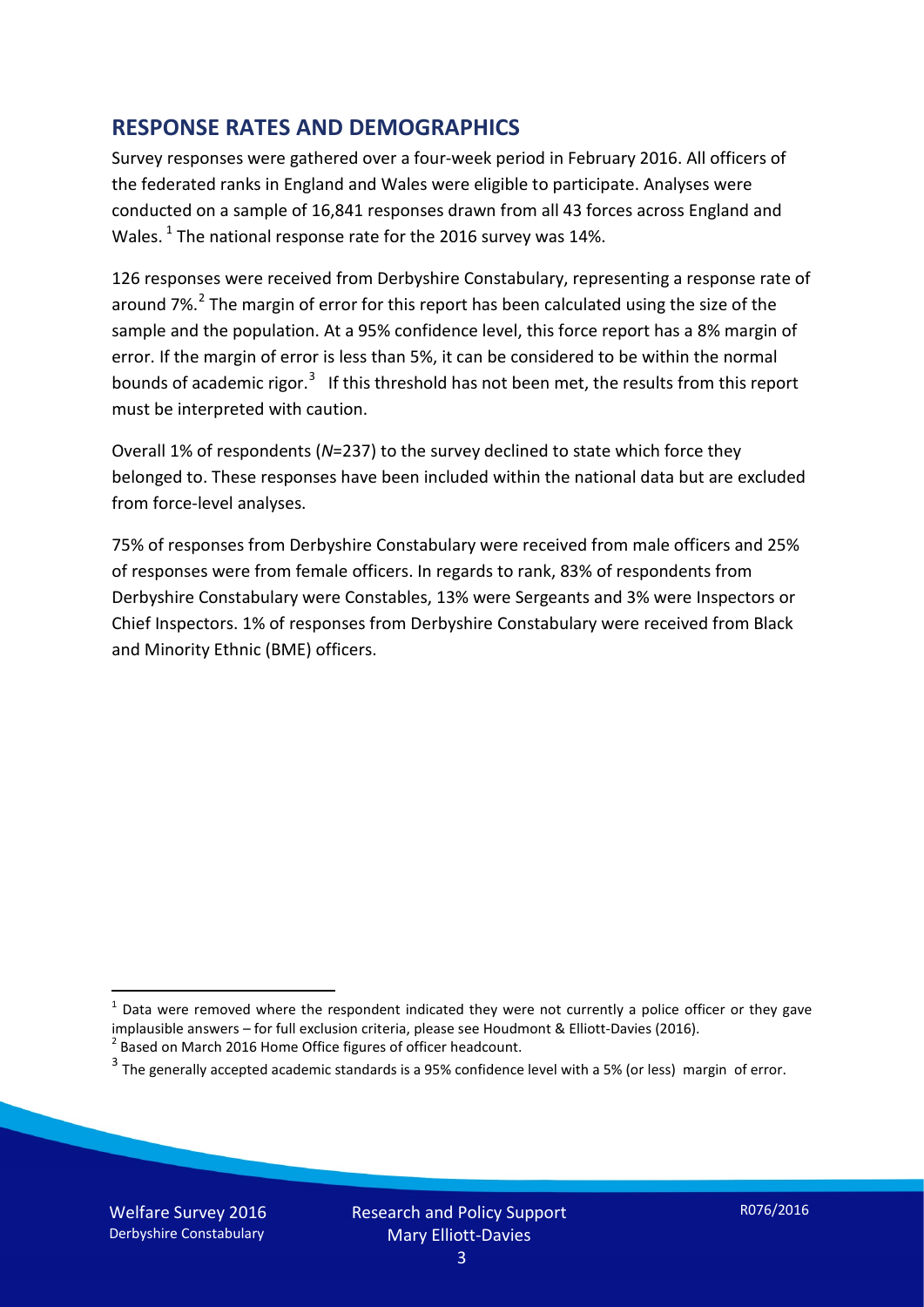# **2. DEMAND**

## **2.1. WORKLOAD**

46% of respondents from Derbyshire Constabulary told us that their workload is currently too high. This was lower than the proportion of national respondents who reported their workload was too high (66%).

#### **2.2. HSE MANAGEMENT STANDARDS**

The UK Health and Safety Executive published the Management Standards Indicator Tool (MSIT) to assist organisations in the assessment of workers exposure to dimensions of the psychosocial work en[v](#page-15-4)ironment that, if not properly managed, can lead to harm to health.<sup>v</sup> The 25-item version of the MSIT<sup>[vi](#page-15-5)</sup> contains four items that measure job demands.

16% of respondents from Derbyshire Constabulary told us that they often or always have unachievable deadlines, and 35% that they have to neglect some tasks because they have too much to do. Findings for the MSIT job demand items for Derbyshire Constabulary are presented in Figure 1 below.



#### *Figure 1. Derbyshire Constabulary: HSE MSIT Job Demands*

Welfare Survey 2016 Derbyshire Constabulary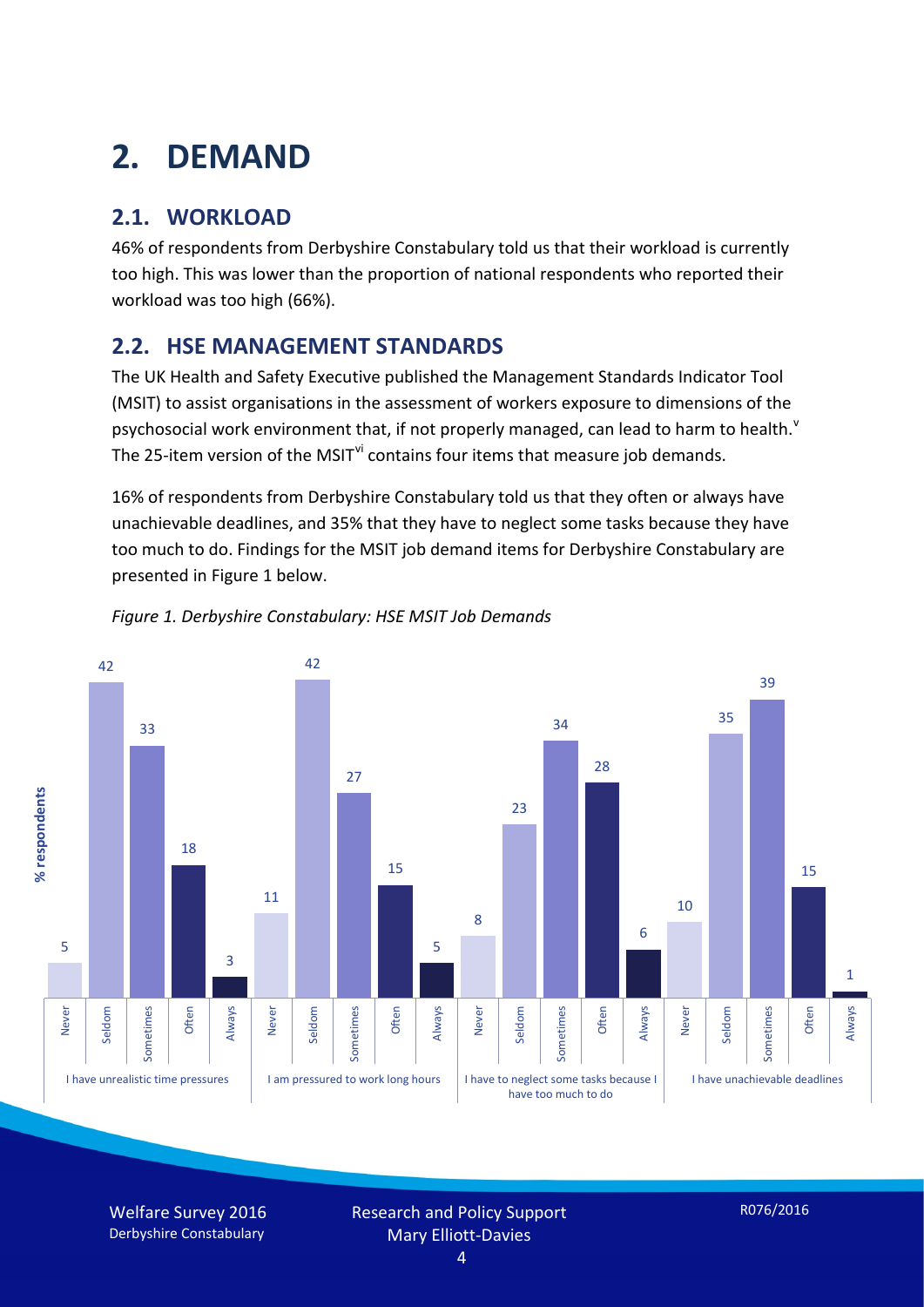#### **2.3. AMOUNT AND PACE OF WORK**

A set of statements were developed for the current study to assess aspects of job demands in regards to the amount and pace of work. Findings for Derbyshire Constabulary are presented in Figure 2.





52% of respondents from Derbyshire Constabulary *disagreed* or *strongly disagreed* that they were able to meet all of the conflicting demands on their time and 80% of respondents from Derbyshire Constabulary *disagreed* or *strongly disagreed* that there are enough officers to manage all the demands made on their team/unit.

Welfare Survey 2016 Derbyshire Constabulary

Research and Policy Support Mary Elliott-Davies

% respondents **% respondents**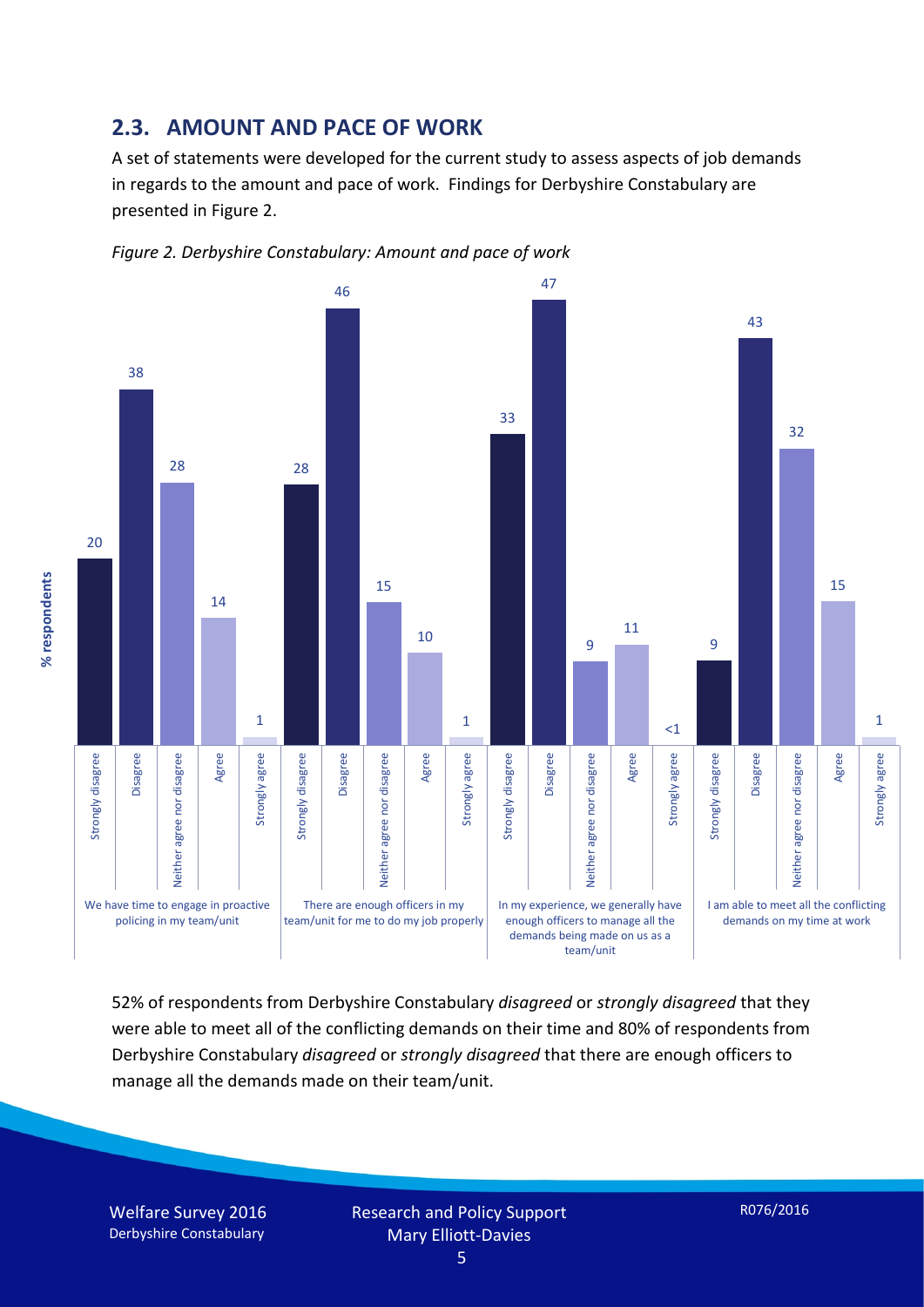# **3. CAPACITY**

#### **3.1. MINIMUM OFFICER STAFFING**

We asked respondents whether or not their team or unit has a minimum officer staffing level and 75% of respondents from Derbyshire Constabulary indicated that their team or unit had a minimum officer staffing level. Among respondents whose team or unit had a minimum officer staffing level, 9% indicated that this level was achieved *never* or *rarely*.

#### **3.2. OFFICER STAFFING ARRANGEMENTS**

Respondents were asked whether they had been told how officer staffing levels in their team/unit were determined and whether they felt it was effective. 66% of respondents from Derbyshire Constabulary indicated that they had not been told how officer staffing levels are determined, whilst 63% *disagreed* or *strongly disagreed* that the way officer staffing levels are determined seems to be effective. An additional set of statements were developed for this survey to assess aspects of capacity to meet job demands. Results for Derbyshire Constabulary are below.



*Figure 3. Derbyshire Constabulary: Capacity to deal with workload*

Welfare Survey 2016 Derbyshire Constabulary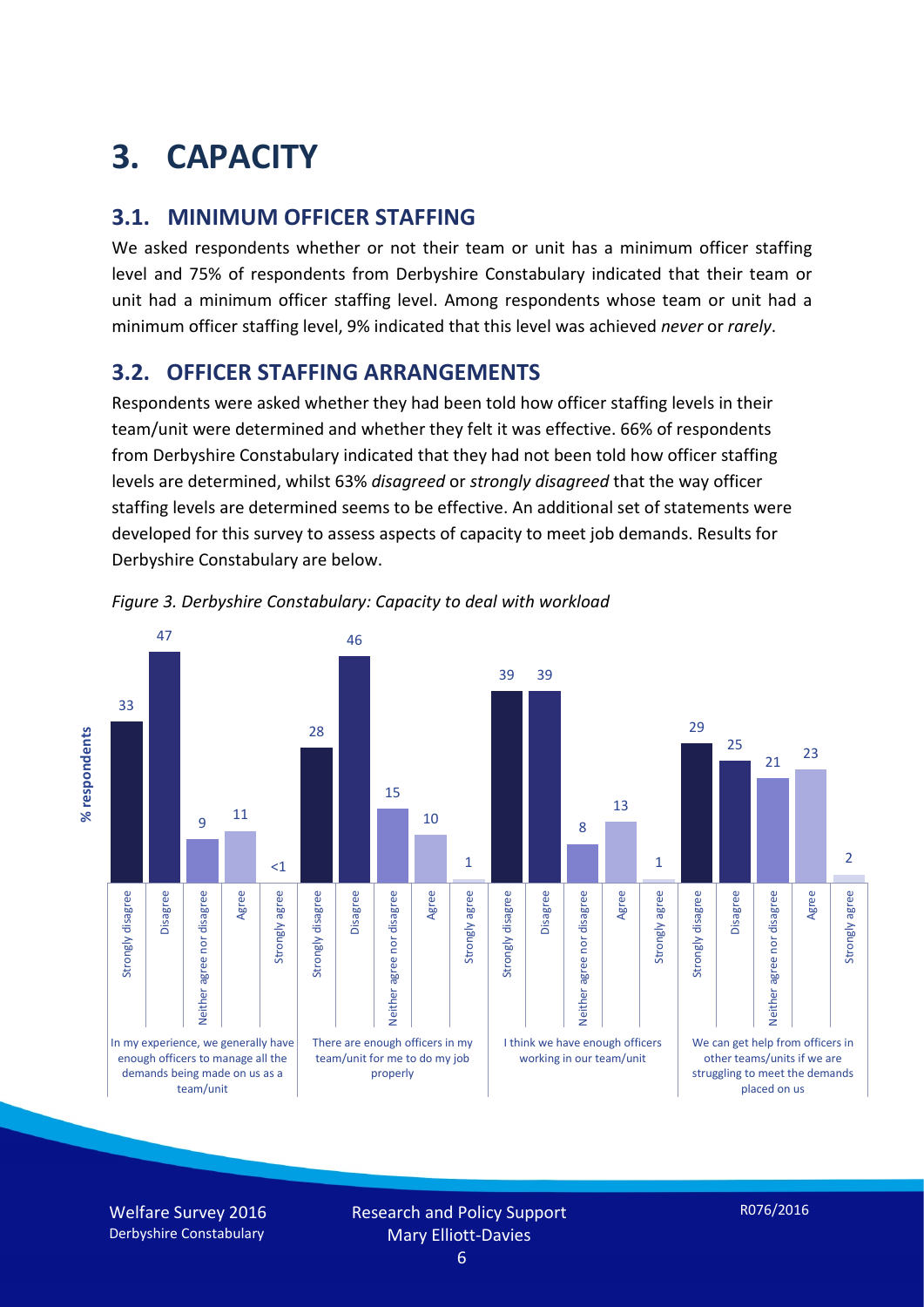## **4. WORK PATTERNS**

#### **4.1. SHIFTS**

Respondents were invited to indicate which of broad shift patterns they typically worked (indicated in Figure 4) and, to the nearest hour, how long their shifts are supposed to last.

6% of respondents from Derbyshire Constabulary reported their formal shift duration was more than the 8- 10 hours advised by the Health and Safety Executive<sup>[vii](#page-15-6)</sup> and the Police Negotiating Board.<sup>[viii](#page-15-7)</sup>

#### *Figure 4. Derbyshire Constabulary: Shift rotation*



#### **4.2. SINGLE CREWING**

Among respondents from Derbyshire Constabulary, for whom this item was applicable (*N*=*113*), 73% reported being single crewed either *often* or *always* over the previous 12 month period, this can be compared with 73% of respondents from the national sample.

#### **4.3. BREAKS, REST DAYS AND ANNUAL LEAVE**

48% of respondents from Derbyshire Constabulary were *never* or *rarely* able to take their full rest break entitlement, and 82% reported having had two or more rest days cancelled in the previous 12 month period.

18% of respondents from Derbyshire Constabulary told us that they have not been able to take their full annual leave entitlement in the previous 12 month period.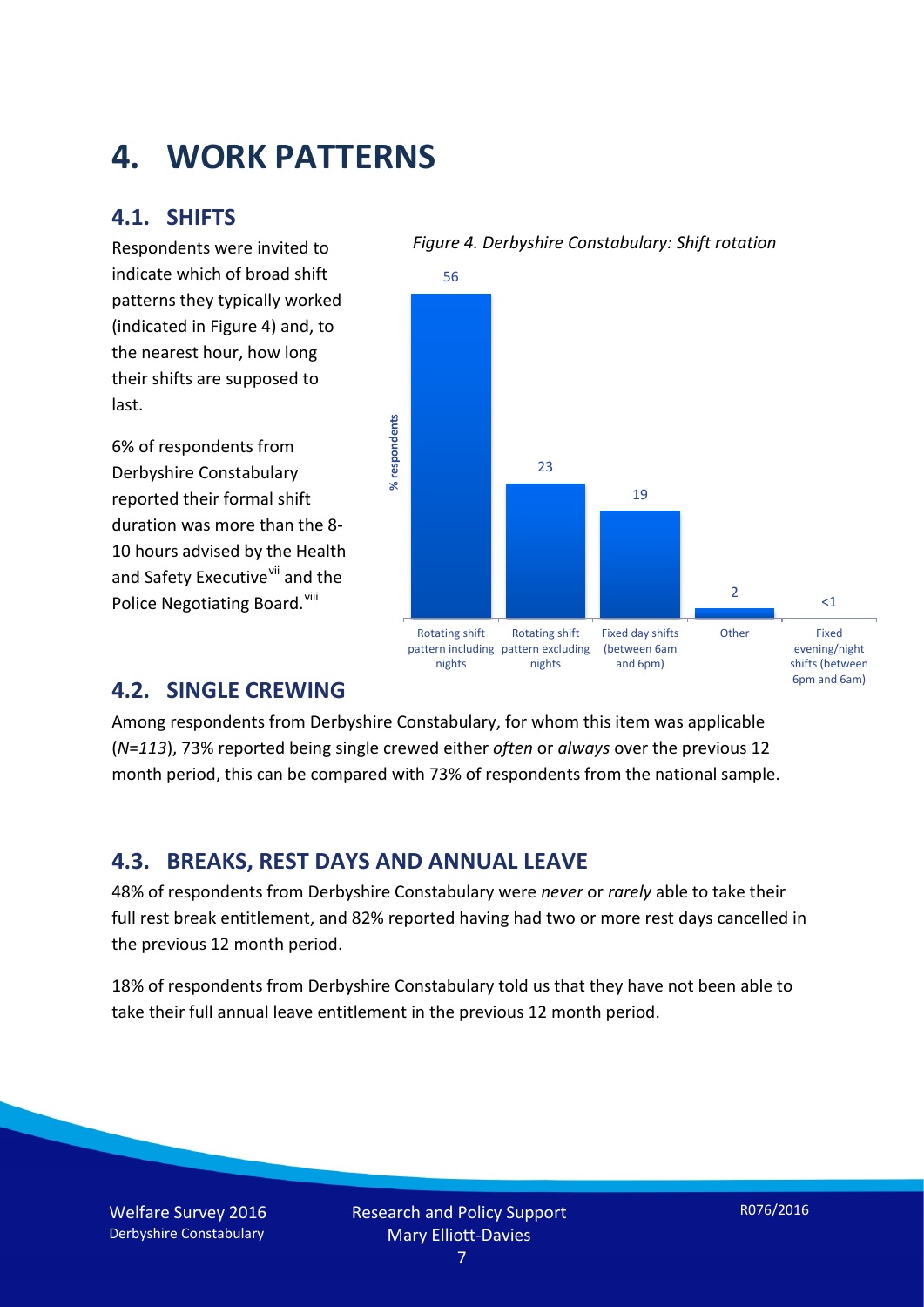# **5. MENTAL HEALTH AND WELLBEING**

#### **5.1. SINGLE ITEM INDICATOR**

A top-level broad overview of mental wellbeing was established using an item that asked respondents to indicate whether they had experienced feelings of stress, low mood, anxiety, or other difficulties with their health and wellbeing over the last 12 months.

82% of respondents from Derbyshire Constabulary indicated that they had experienced feelings of stress, low mood, anxiety, or other difficulties with their health and wellbeing over the last 12 months. 89% also indicated that these feelings were caused, or made worse by work.

#### **5.2. MENTAL WELLBEING**

Mental wellbeing can be broadly conceptualized as having two dimensions. The first concerns positive affect (i.e. pleasurable aspects of wellbeing such as feelings of optimism, cheerfulness, and relaxation). The second concerns psychological functioning (i.e. such as clear thinking, self-acceptance, personal development, competence, and autonomy).

To investigate mental wellbeing in more detail the two-dimensional structure of mental wellbeing described above was assessed using the short Warwick-Edinburgh Mental Wellbeing Scale.<sup>[ix](#page-15-8)</sup> The use of this scale, which has been widely used in a number of settings, helps us to measure the incidence of wellbeing in the police in a reliable way, allowing credible comparisons. The scale asks individuals to rate their experience during the last two weeks for seven positively framed statements.

Findings for the items for the short Warwick-Edinburgh Mental Wellbeing Scale for Derbyshire Constabulary are presented in Figure 5 alongside those for the general public.

#### **5.3. HELP SEEKING**

A question was applied to identify those who had ever **sought help** for feelings of stress, low mood, anxiety, or any other difficulties with mental health and wellbeing. Examples of sources of help were provided including GP, occupational health department, psychologist, therapist, and counsellor.

39% of Derbyshire Constabulary respondents had previously sought help for feelings of stress, low mood, anxiety or other difficulties with their mental health and wellbeing, of which 35% had done so within the last 12 months.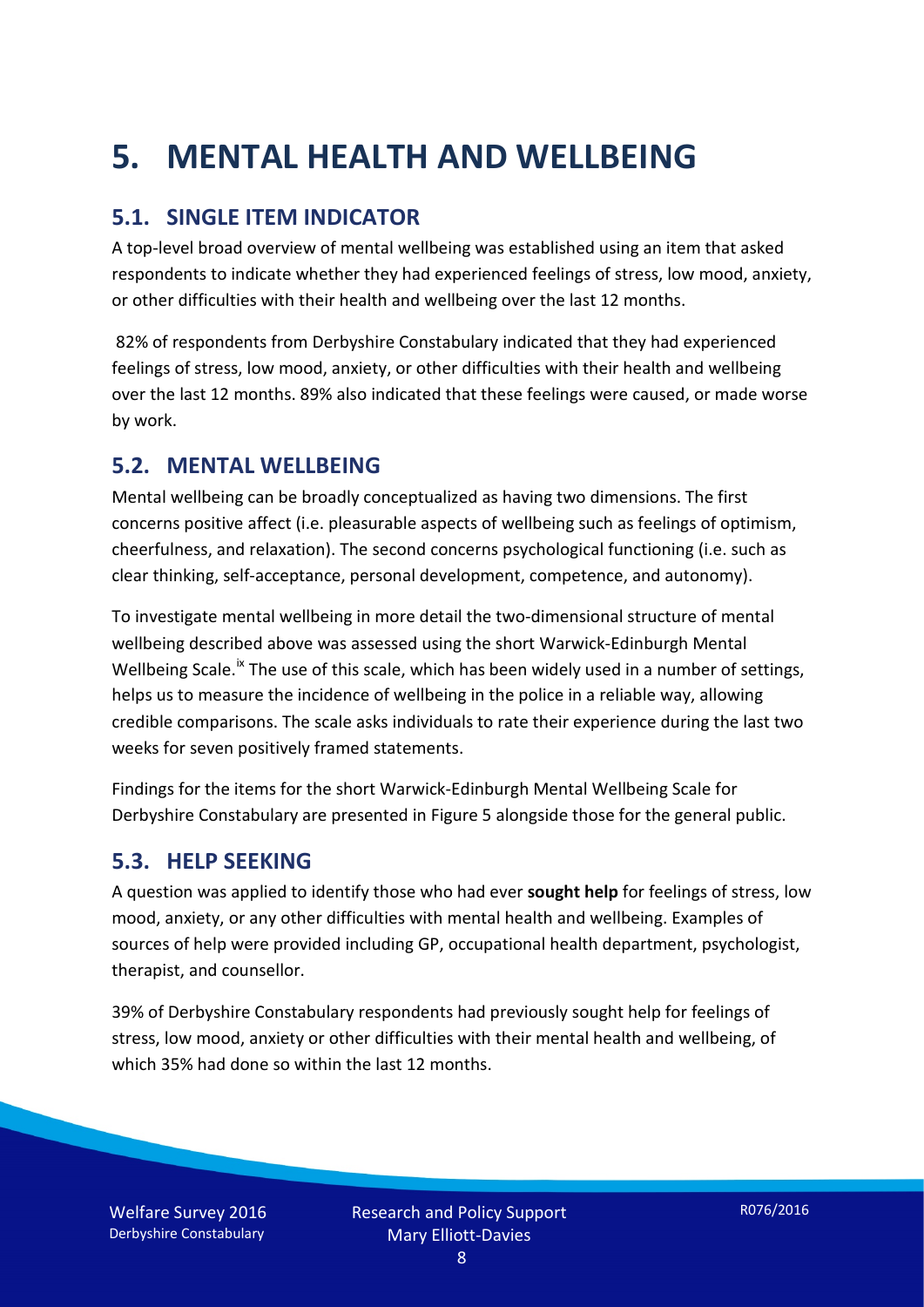



General Population: North West [England] Mental Wellbeing Survey (2012-23) Local Response: PFEW Welfare Survey (2016)

#### **5.4. STRESS**

Work related stress was measured using a single-item measure. 30% of respondents from Derbyshire Constabulary presented with a non-diagnostic case of work-related stress.<sup>[x](#page-15-9)</sup> Stress outside of work was assessed using an adaptation of the work-related stress measure. 10% of respondents from Derbyshire Constabulary presented with a non-diagnostic case of stress outside of work.

Welfare Survey 2016 Derbyshire Constabulary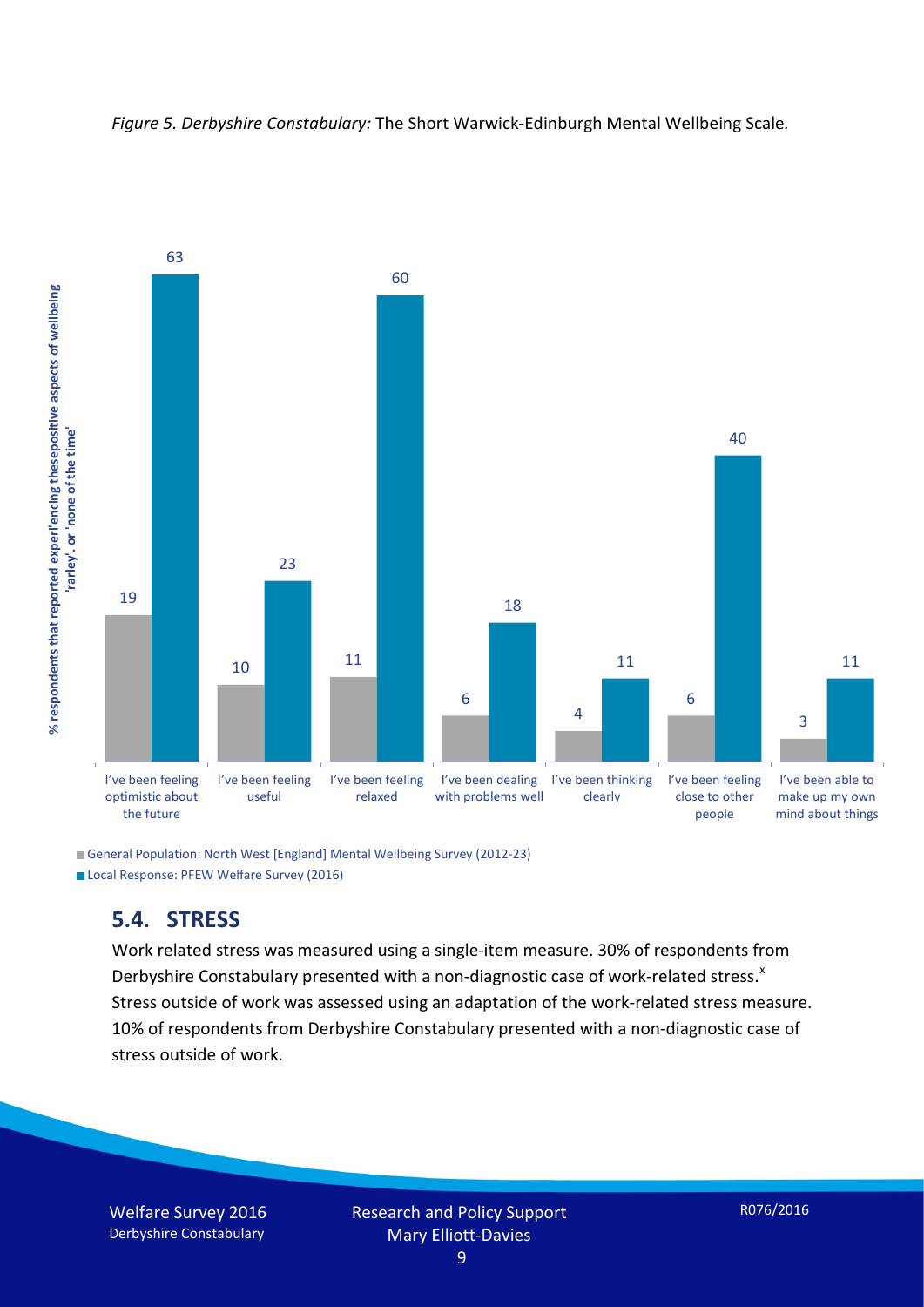# **6. ORGANISATIONAL SUPPORT: MENTAL HEALTH & WELLBEING**

Participants who indicated that they had sought help for difficulties with mental health and wellbeing were presented with additional questions concerning disclosure to a line manager.

#### **6.1. DISCLOSURE**

65% of respondents reported that they had disclosed seeking mental health and wellbeing support to their line managers.

#### **6.2. REASONS FOR NON-DISCLOSURE**

Respondents who did not disclose that they were seeking mental health and wellbeing support were asked to indicate why. Findings are presented in Figure 6 below. Respondents were able to cite as many reasons as applicable.





Reasons for non-disclosure

#### **D**Other

- I didn't want to be treated differently (in a negative way)
- I It wasn't affecting my work so I didn't feeli like I needed to
- I thought it would negatively affect my opportunities for promotion and/or specialisation
- I was worried that my other colleagues would find out

Welfare Survey 2016 Derbyshire Constabulary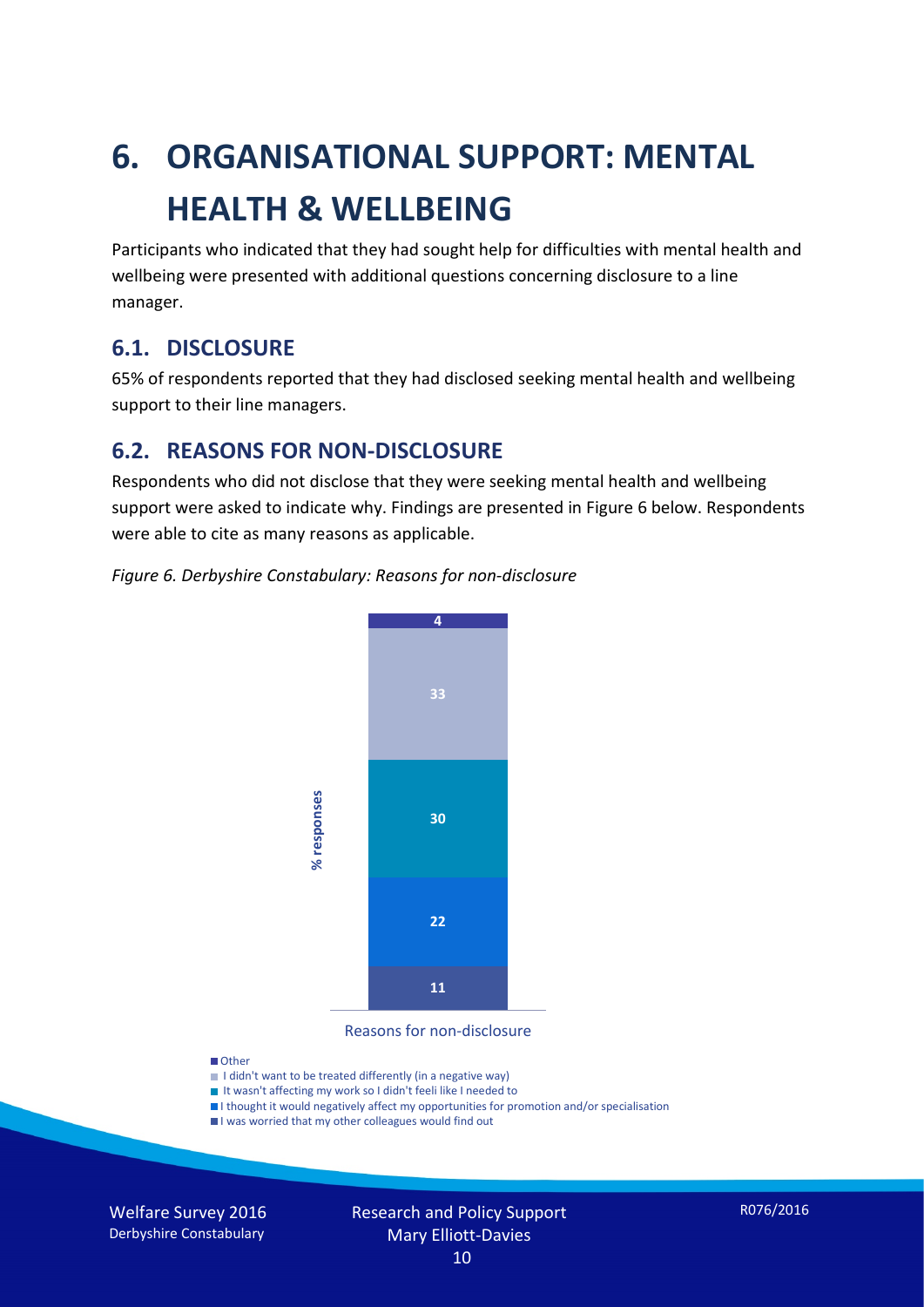#### **6.3. LOCAL ATTITUDES TO MENTAL HEALTH AND WELLBEING**

All respondents were asked about the attitude of the police service towards mental health and wellbeing. Nationally, these were found to be fairly negative. Figure 7 below shows the perception reported by respondents from Derbyshire Constabulary.





% respondents **% respondents**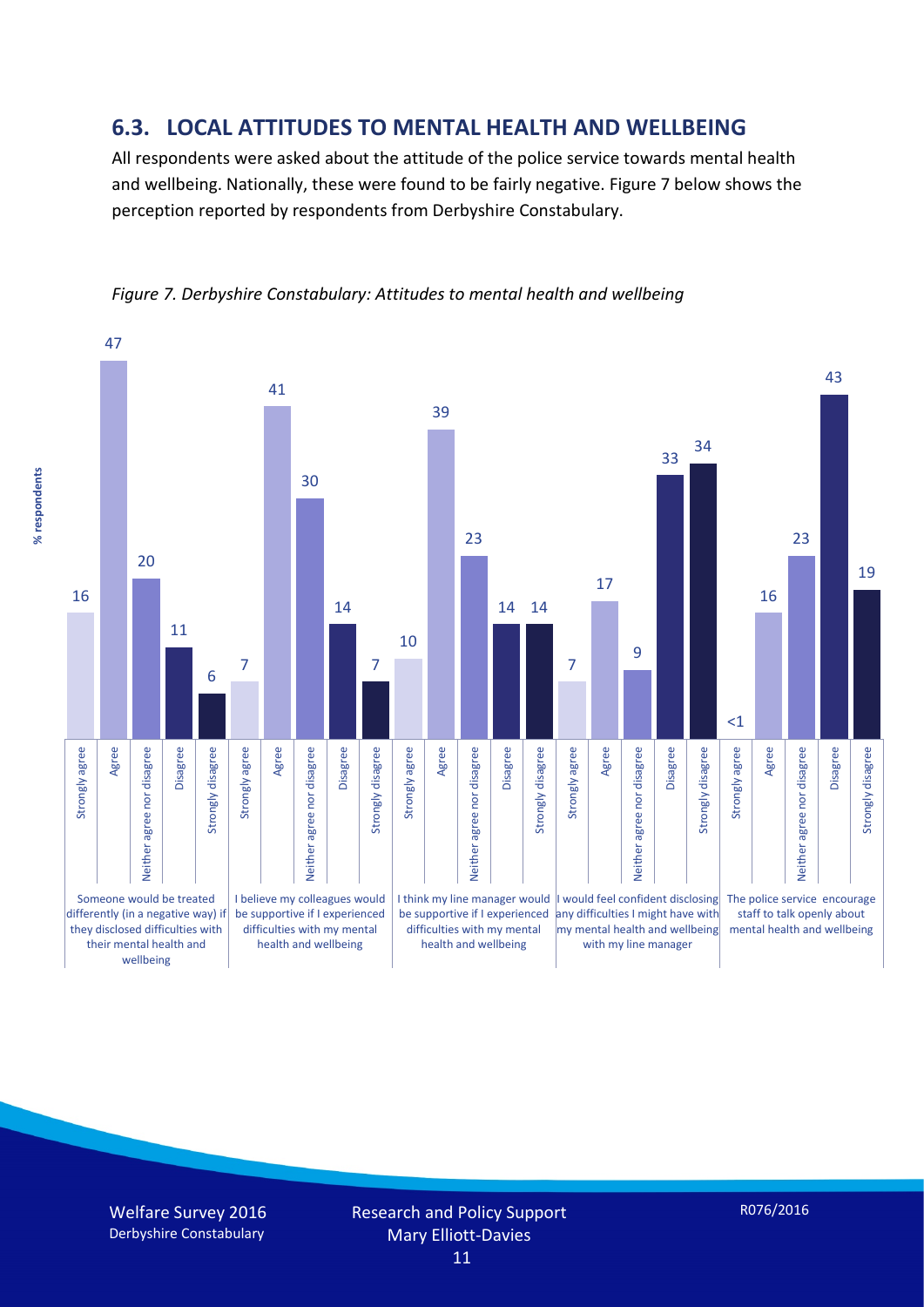# **7. ABSENCE BEHAVIOUR**

## **7.1. ABSENCE**

44% of respondents from Derbyshire Constabulary reported one or more days of sickness absence and 19% of respondents indicated that at least one day of their sickness absence was attributable to stress, depression, or anxiety.

## **7.2. PRESENTEEISM AND LEAVEISM**

Presenteeism is the act of attending work while ill. This has been shown to be associated with subsequent health decline, particularly in relation to burnout. $^{x_i}$  and can to lead to elevated absenteeism.<sup>[xii](#page-16-1)</sup> Moreover, evidence suggests that presenteeism can compound the effects of the initial illness and negatively influence job satisfaction, resulting in negative job attitudes and withdrawal from work.<sup>[xiii](#page-16-2)</sup>

Leaveism is a recently coined term to describe hidden sickness absence and work undertaken during rest periods including using allocated time off such as annual leave entitlements to take time off when they are in fact unwell. Findings for Derbyshire Constabulary are presented in Figure 8 below.



#### *Figure 8. Derbyshire Constabulary: Absence behaviours*

Welfare Survey 2016 Derbyshire Constabulary

Research and Policy Support Mary Elliott-Davies 12

R076/2016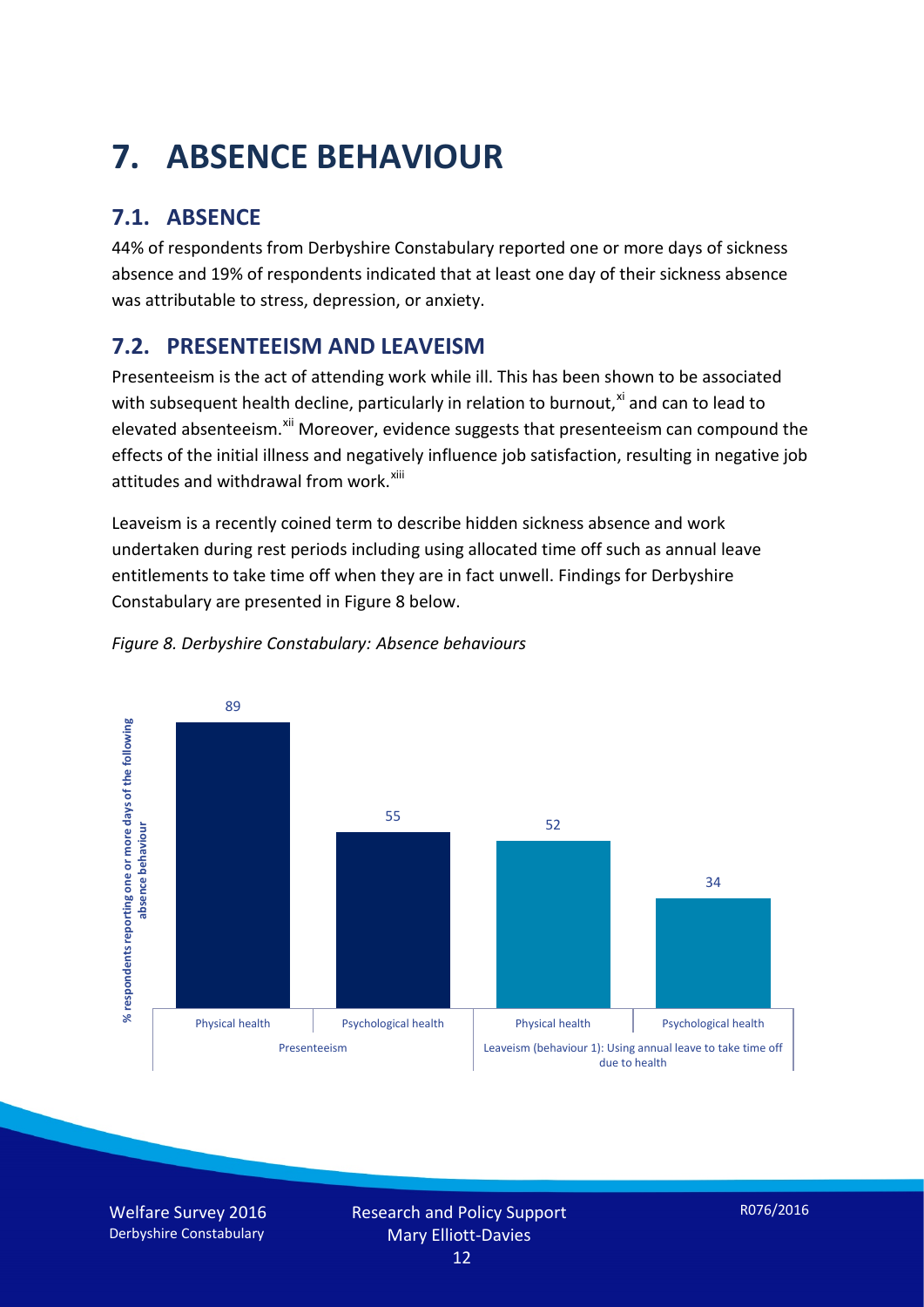# **8. ACCIDENTS, VIOLENCE AND INJURIES**

### **8.1. VIOLENCE**

% respondents **% respondents**

Verbal and physical violence was assessed using four questions regarding how often officers received verbal insults, verbal threats, unarmed physical attacks, and attacks with a weapon from members of the public over the previous 12 months. Findings are presented in Figure 9 below.

*Figure 9. Derbyshire Constabulary: Frequency of verbal and physical violence from members of the public* 54

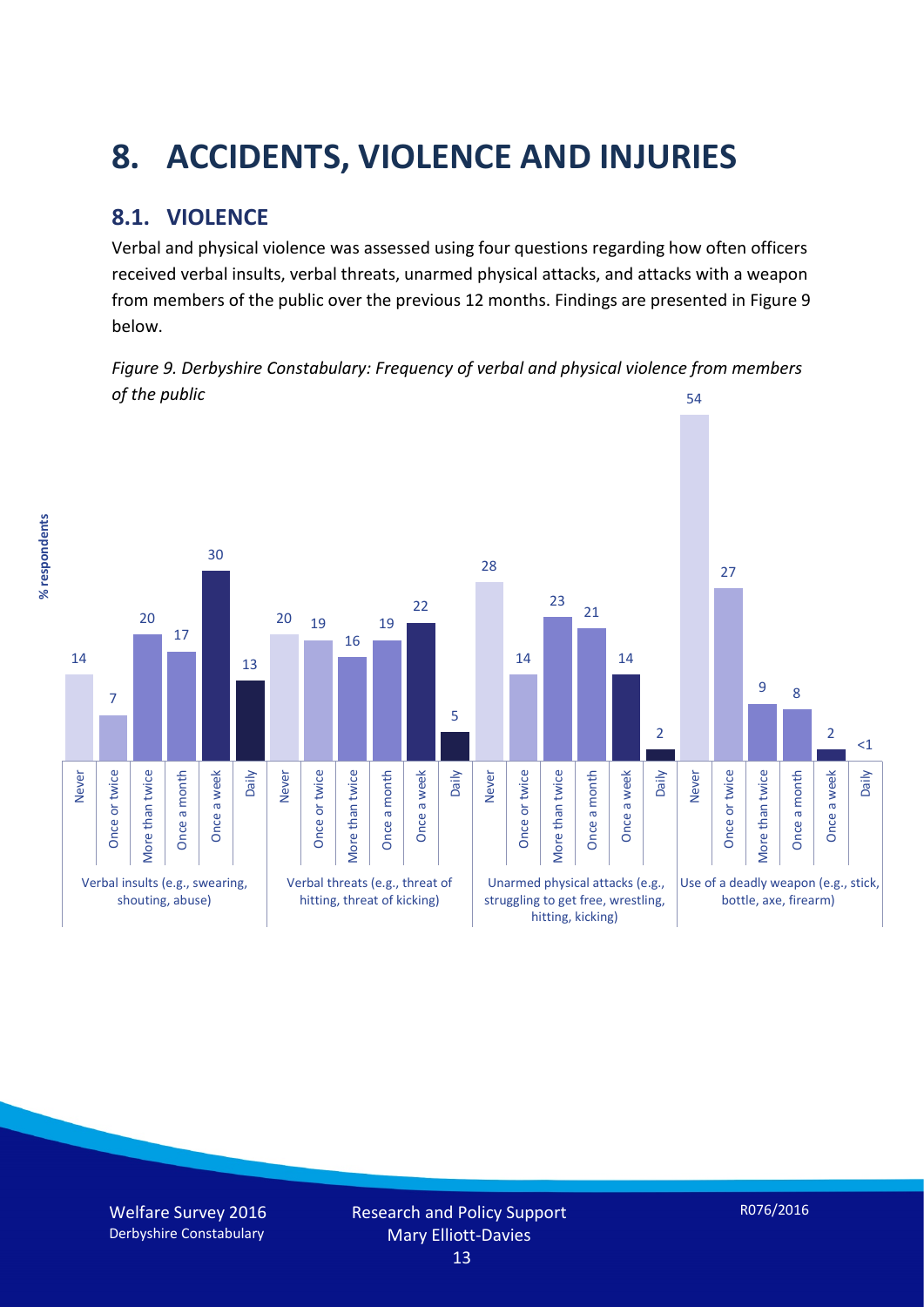#### **8.2. INJURIES DUE TO ACCIDENTS AND VIOLENCE**

19% of Derbyshire Constabulary respondents reported that they had suffered one or more injuries that required medical attention as a result of **work-related violence** in the last year – losing more than 89 days in sickness absence. Whilst 24% of Derbyshire Constabulary respondents also reported that they had suffered one or more injuries that required medical attention as a result of **work-related accidents** in the last year – losing more than 111 days in sickness absence.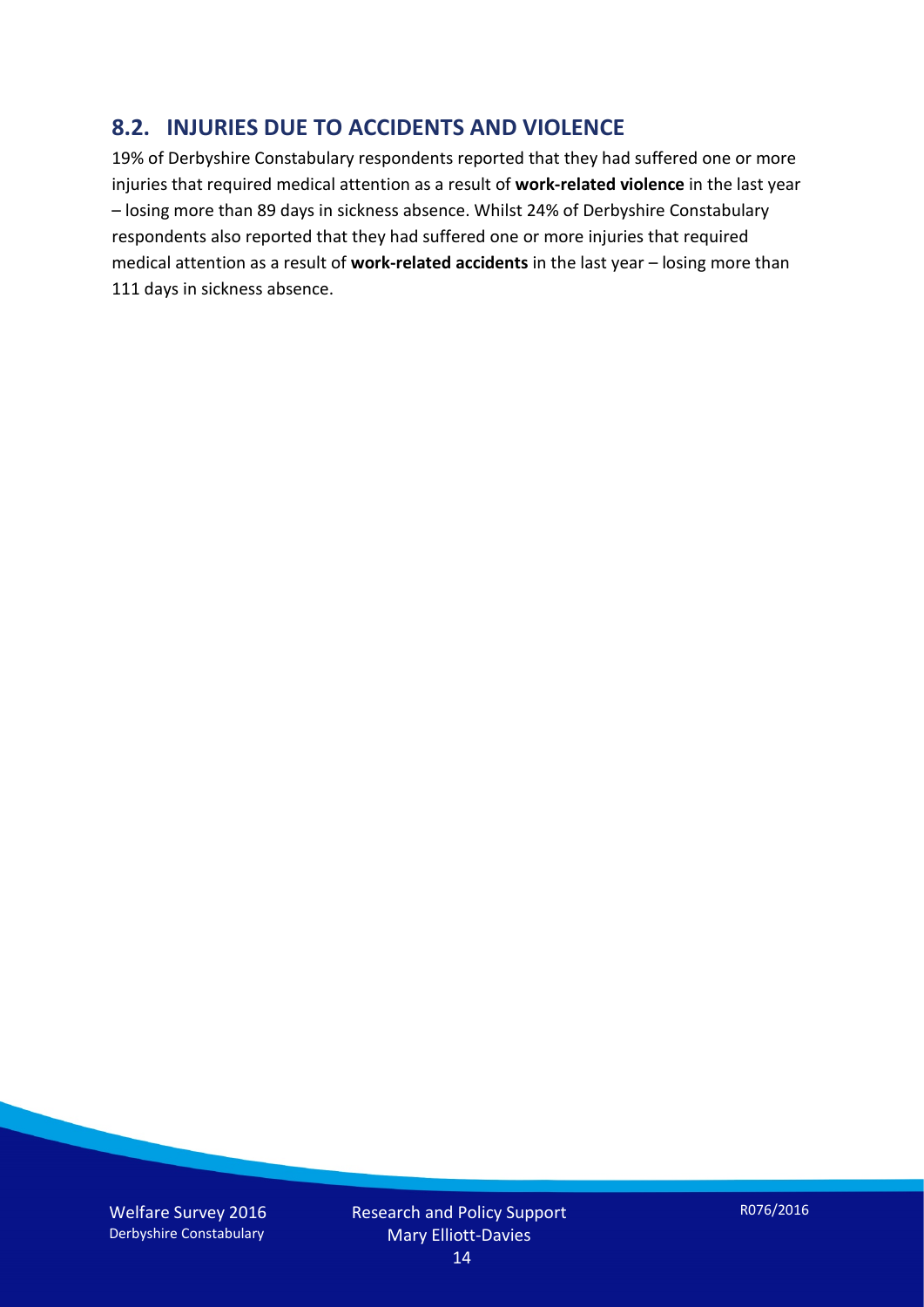## **9. Notes for JBBs**

Additional findings from the 2016 welfare survey are available on request from the Research and Policy department.

The findings of the survey can also be broken down in more detail in terms of different demographic groups, such as rank, role or length of service. However please be aware that we can only go into a certain level of detail with this demographic data in order to preserve respondents' confidentiality.

JBBs wishing to obtain further information can contact Mary Elliott-Davies [\(mary.elliott](mailto:mary.elliott-davies@polfed.org)[davies@polfed.org\)](mailto:mary.elliott-davies@polfed.org) to discuss their requirements. The Research and Policy Department only has one member of staff responsible for these data requests therefore please bear this in mind when contacting the team.

All other interested parties should speak to their local JBB in the first instance.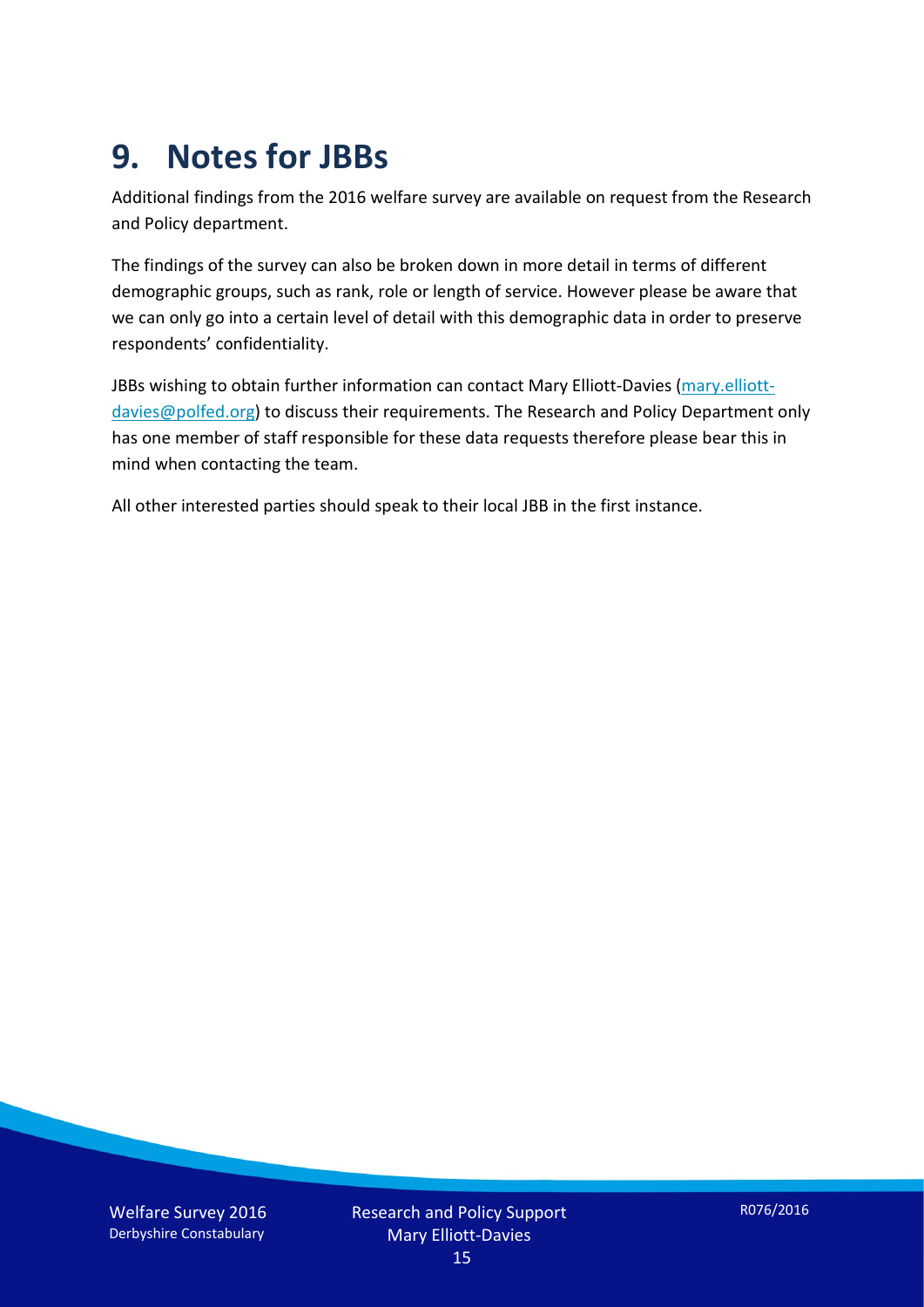# **10. REFERENCES**

<span id="page-15-0"></span>i National Audit Office (2015). Financial Sustainability of Police Forces in England and Wales. Retrieved September 12, 2016, fro[m https://www.nao.org.uk/wp](https://www.nao.org.uk/wp-content/uploads/2015/06/Financial-sustainability-of-police-forces.pdf)[content/uploads/2015/06/Financial-sustainability-of-police-forces.pdf](https://www.nao.org.uk/wp-content/uploads/2015/06/Financial-sustainability-of-police-forces.pdf)

<span id="page-15-1"></span><sup>ii</sup> Home Office (2010). Police Service Strength: England and Wales, 31 March 2010. Retrieved September 12, 2016, from [https://www.gov.uk/government/uploads/system/uploads/attachment\\_data/file/115745/hosb1410](https://www.gov.uk/government/uploads/system/uploads/attachment_data/file/115745/hosb1410.pdf) [.pdf](https://www.gov.uk/government/uploads/system/uploads/attachment_data/file/115745/hosb1410.pdf)

<span id="page-15-2"></span><sup>iii</sup> Home Office (2016). Police Workforce, England and Wales, 31 March 2016. Statistical Bulletin 05/16. Retrieved September 12, 2016, fro[m https://www.gov.uk/government/statistics/police](https://www.gov.uk/government/statistics/police-workforce-england-and-wales-31-march-2016)[workforce-england-and-wales-31-march-2016](https://www.gov.uk/government/statistics/police-workforce-england-and-wales-31-march-2016)

<span id="page-15-3"></span><sup>iv</sup> Elliott-Davies, M., Donnelly, J., Boag-Munroe, F., & Van Mechelen, D. (2016). 'Getting a battering' The perceived impact of demand and capacity imbalance within the Police Service of England and Wales: A qualitative review. The Police Journal, 89, 2, 93-116.

<span id="page-15-4"></span><sup>v</sup> Cousins, R., Mackay, C., Clarke, S., Kelly, C., Kelly, P., & McCaig, R. (2004). 'Management Standards' and work-related stress in the UK: Practical development. *Work & Stress, 18*, 113–136; Mackay, C., Cousins, R., Kelly, P., Lee, S., & McCaig, R. (2004). 'Management Standards' and work-related stress in the UK: Policy background and science. *Work & Stress, 18*, 91–112.

<span id="page-15-5"></span>vi Edwards, J., & Webster, S. (2012). Psychosocial risk assessment: Measurement invariance of the UK Health and Safety Executive's Management Standards Indicator Tool across public and private sector organizations. *Work & Stress, 26*, 130–142

<span id="page-15-6"></span>vii HSE.(2006).Managing shift work: *Health and Safety Guidance*. HSE Books, HSG256, ISBN 9780717661978, Crown Copyright.

<span id="page-15-7"></span>viii Home Office. (2010). Guidance on Variable shift arrangements for police officers [PNB circular] 016-2010.

<span id="page-15-8"></span><sup>ix</sup> Stewart-Brown, S., Tennant, A., Tennant, R., Platt, S., Parkinson, J., & Weich, S. (2009). Internal construct validity of the Warwick-Edinburgh Mental Well-being Scale (WEMWBS): A Rasch analysis using data from the Scottish Health Education Population Survey. *Health and Quality of Life Outcomes, 7*: 15.

<span id="page-15-9"></span>x Smith, A., Johal, S., Wadsworth, E., Davey Smith, G., & Peters, T. (2000). The Scale of Perceived Stress at Work: The Bristol Stress and Health at Work Study. Contract Research Report 265/2000. Sudbury: HSE Books.